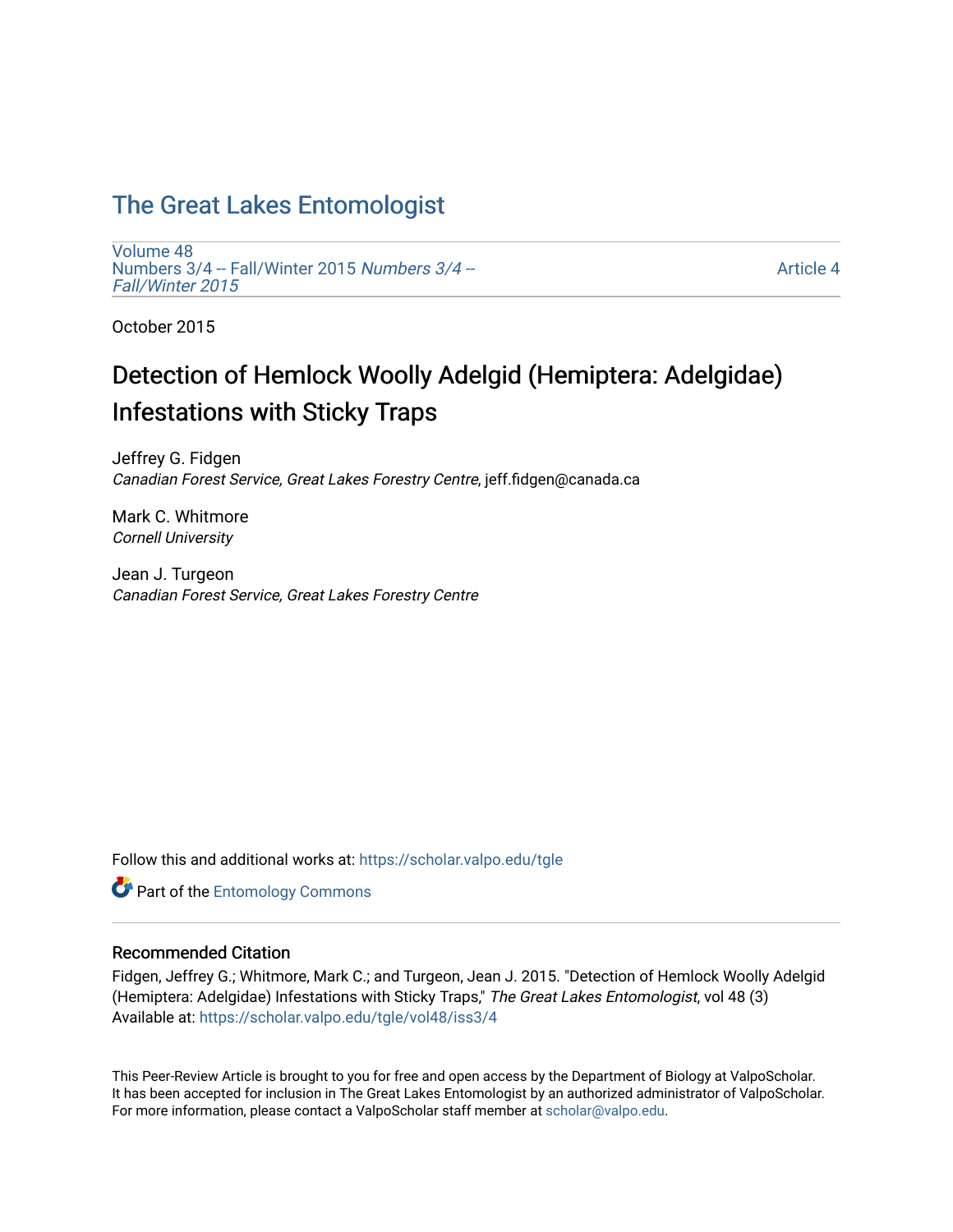2015 THE GREAT LAKES ENTOMOLOGIST 125

#### **Detection of Hemlock Woolly Adelgid (Hemiptera: Adelgidae) Infestations with Sticky Traps**

Jeffrey G. Fidgen1\*, Mark C. Whitmore<sup>2</sup>, and Jean J. Turgeon1

#### **Abstract**

We deployed sticky traps underneath the crown of eastern hemlock, *Tsuga canadensis* (L.) Carrière, to assess their sensitivity at detecting crawlers  $(1^{\text{st}})$ instar nymphs) of the non-native hemlock woolly adelgid, *Adelges tsugae* Annand (Hemiptera: Adelgidae). We found these traps more sensitive at detecting infested trees with low densities of *A. tsugae* than branch-tip sampling with pole pruners. We observed two peaks of crawler abundance at all sites: these peaks likely represented the timing of the progrediens and sistens crawler stages of *A. tsugae*. Deployment of sticky traps in treated and high-risk stands may prove useful at detecting residual and new infestations, respectively.

**\_\_\_\_\_\_\_\_\_\_\_\_\_\_\_\_\_\_\_\_**

The hemlock woolly adelgid, *Adelges tsugae* Annand (Hemiptera: Adelgidae), is a bivoltine insect with a polymorphic (sistens, progrediens, and sexuales) life cycle that is obligatorily parthenogenetic in its invaded range (McClure 1989, Fitzpatrick et al. 2012). Each morph has 3 stages of development: egg, nymph (4 instars), and adult (McClure 1989). Crawlers are first instar nymphs and the only stage that is mobile. Crawlers become sessile as soon as they insert their mouthparts into tree tissues to feed (McClure 1989). In early spring, before bud burst in eastern hemlock, *Tsuga canadensis* (L.) Carrière, progrediens crawlers emerge from sistens ovisacs and attempt to settle on the stem at the base of a hemlock needle from the previous year's growth (hereafter twig) amongst their sistens mothers. After bud burst, progrediens adults lay sistens eggs. Sistens crawlers emerge and settle on the stem at the base of a hemlock needle on either the current or previous year's growth. First instar sistens crawlers undergo an aestival diapause and develop throughout fall and winter, maturing in spring (McClure 1989). Natural dispersal of crawlers is facilitated by wind, rain, and animal activity (McClure 1990), but many crawlers become dislodged and likely land on non-host plants and the forest floor near their point of origin (McClure 1989, Turner et al. 2011).

Populations of *A. tsugae* presently found in the eastern United States originated from southern Japan (Stoetzel 2002, Havill et al. 2006). From its original detection in Virginia (Richmond) in 1951, *A. tsugae* has spread to 20 other states and the District of Columbia and has likely killed millions of *T. canadensis* (e.g., Orwig et al. 2002). The loss of stands dominant in hemlock is tragic because such stands create unique conditions within which several animal species flourish (Ellison et al. 2005, Adkins and Rieske 2013, Orwig et al. 2013). The adelgid can now be found in states as far north as New York, Vermont, New Hampshire, Maine, and occasionally as far northwest as Michigan (USDAFS 2014). These states all share a border with eastern Canadian provinces. In Canada, A. tsugae is a regulated pest (CFIA 2014a) and as such is the subject of

<sup>1</sup> Canadian Forest Service, Great Lakes Forestry Centre, 1219 Queen Street East, Sault Ste Marie, Ontario, Canada P6A2E5.

<sup>2</sup> Cornell University, 106 Fernow Hall, Ithaca, NY 14850, USA.

<sup>\*</sup> Corresponding author: (e-mail: jeff.fidgen@canada.ca).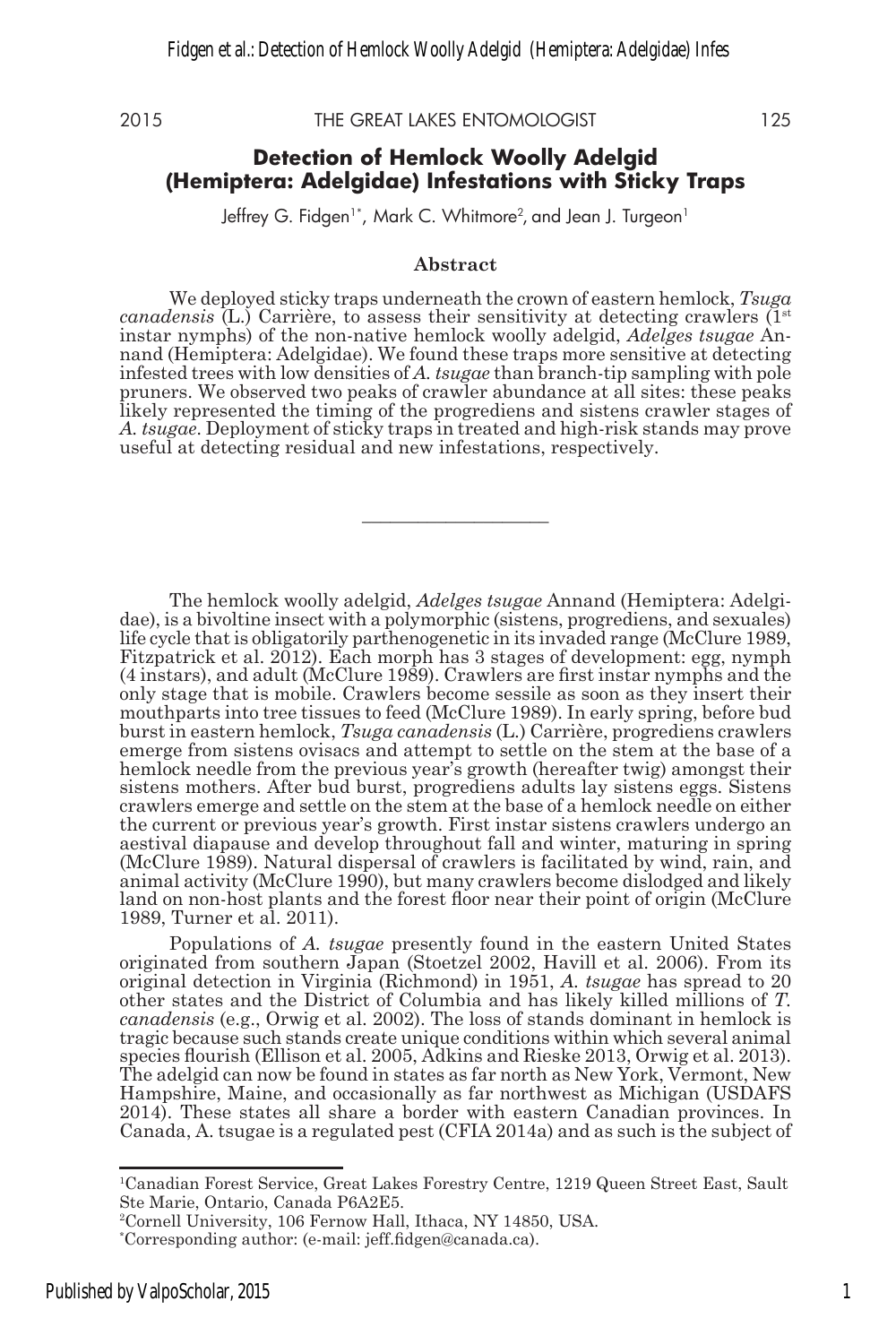126 THE GREAT LAKES ENTOMOLOGIST Vol. 48, Nos. 3 - 4

a directive (D-07-05) or quarantine program designed to prevent its introduction and spread (CFIA 2014b). Its presence in Canada could lead to economic impacts and to an ecological loss; however, loss of hemlock in riparian environments is particularly concerning (Brantley et al. 2013). Eastern hemlocks infested by *A. tsugae* were detected recently in eastern Canada at two locations in southern Ontario (NAPPO 2014) using a ground-based visual assessment of lower crown branches modified from Costa and Onken (2006). To prevent further spread of this insect in eastern Canada, the Canadian Food Inspection Agency (CFIA) removed within weeks of detection all trees known to be infested at the time and incinerated all woody material (L. Shields, CFIA, personal communication). At both locations, more infested trees were found the following year (NAPPO 2014); these trees were also destroyed within weeks of detection.

The canopy distribution of *A. tsugae* at the early stage of an invasion is unknown, but the upper crown may be the first to become infested (Evans and Gregoire 2007). Sampling the upper crown of mature hemlock is time consuming due to the height of branches  $(> 15 \text{ m})$  above ground; in many instances, this foliage is out of reach of conventional, relatively rapid assessment techniques, such as pole pruning and visual assessment. There is an urgent need to develop early detection tools that permit evaluation of all possible hemlock habitats rather than just a portion of it, particularly if eradication continues to be the response to new finds.

Alternatively, if a trap could be used to detect dispersing 1st instar *A. tsugae* crawlers during the earliest stages of *A. tsugae* establishment, then directly sampling the upper crown of hemlock trees is not necessary. We investigated the efficacy of sticky traps deployed under the canopy of individual trees at detecting the presence of *A. tsugae* crawlers in hemlock stands and compared it to sampling branch tips from the lower half of the crown with pole pruners. As an *a posteriori* objective, we looked at the relationship between the abundance of ovisacs on branch tips per tree to that of crawlers on traps under the same trees.

#### **Materials and Methods**

**Study Sites.** We carried out this study at three sites in upper New York State from May to July 2014: Texas Hollow (TH) lat. 42.416031°N, long. 76.794492°W; Rattlesnake Hollow (RH) lat. 42.541684°N, long. 76.852352°W; and Mill Creek (MC) lat. 42.585108°N, long. 76.816722°W. The trees at TH were the largest used in this study (mean height  $= 27.7 \pm 1.0$  m; mean height to live crown = 7.0  $\pm$  1.4 m; mean DBH = 47.4  $\pm$  2.4 cm) followed by those at MC (21.2  $\pm$ 1.2 m;  $3.8 \pm 1.1$  m;  $39.8 \pm 1.9$  cm) and RH  $(18.7 \pm 1.3$  m;  $1.2 \pm 0.1$  m;  $42.0 \pm 2.3$  cm).

**Sticky Traps.** We purchased pairs of commercially available green prism traps (Synergy Semiochemicals Corp., Burnaby, BC, Canada). Each pair comes with one side already coated with a clear insect trapping glue (facing each other). We cut 6 squares  $(25 \times 25 \text{ cm}; 625 \text{ cm}^2)$ , two from each panel of the pair of prism traps. We selected six trees at least 20 m apart at each site and installed two sticky traps (sticky side up) under each one. We nailed each trap to the top end of a wooden stake  $(2.5 \times 2.5 \times 200 \text{ cm})$  hammered about 70 cm deep into the ground. One trap was placed within 1 m of the bole (interior) and the other was placed at the outer edge of the drip line (exterior) on the same side of the tree; inter-trap spacing under a tree varied between 3 and 5 m. We set up the first traps on 5 May before progrediens crawlers had emerged.

We replaced traps every 2 wk until 10 July at MC and RH and 31 July at TH, after most sistens crawlers had settled on branches. We placed each usedup trap into a clear 7.6 L Ziplock® Hefty Jumbo Slider bag (S.C. Johnson & Son Inc., Racine, WI) and stored the bags at -15°C until we could examine the trap with a dissecting microscope  $(64\times)$  (Fig. 1). To assess crawler abundance, we left the traps in Ziplock bags. We drew two sets of lines on each bag. The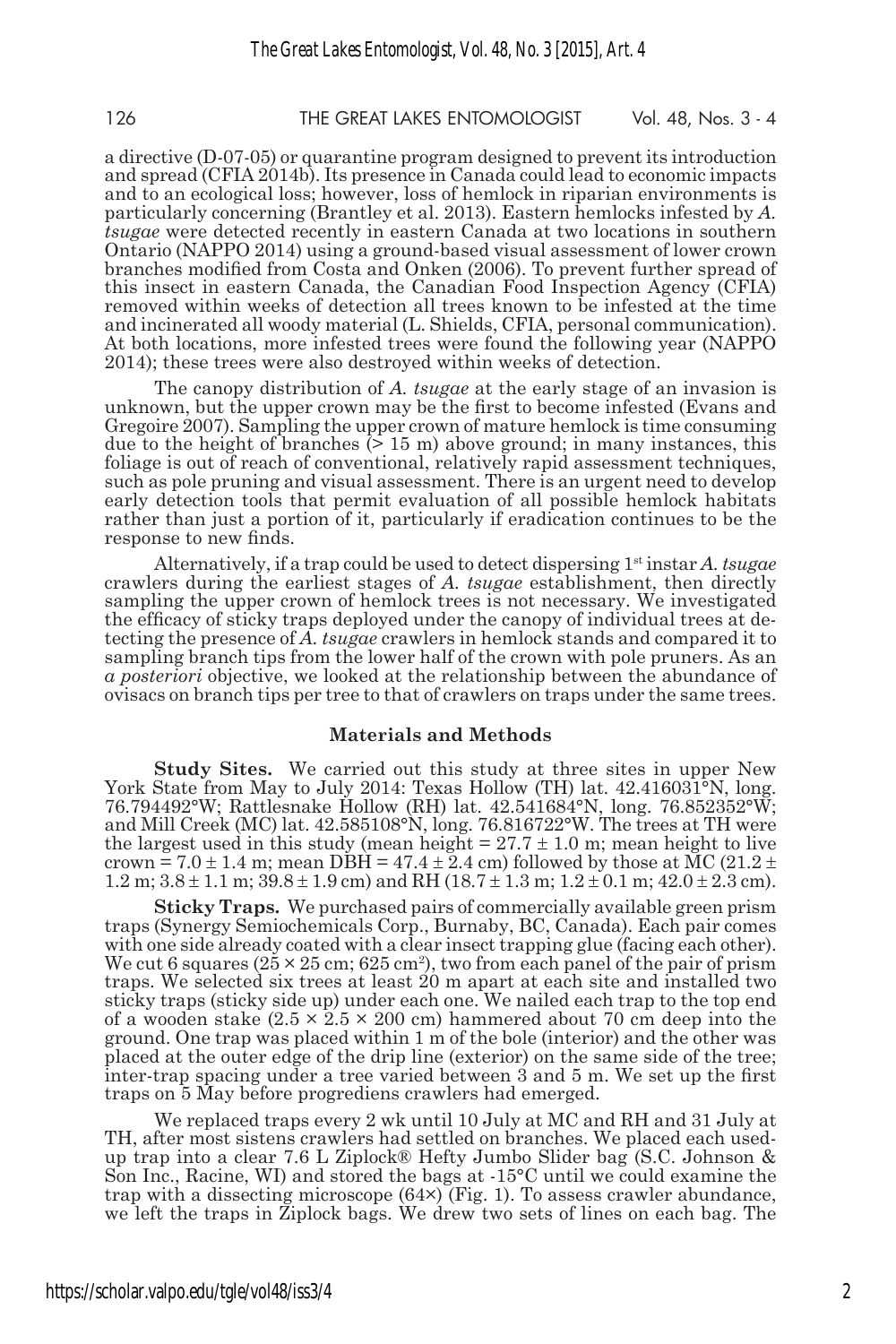#### 2015 THE GREAT LAKES ENTOMOLOGIST 127

 $0.1$  mm

Figure 1. Example of first instar crawler of *A. tsugae* caught on green sticky trap. Image was created using the extended depth of focus (EDF) module of Nikon NIS-Elements v. 4.0.08 software and touched up using Adobe Photoshop CS6 v. 13.0. Photo: Gene Jones.

first set consisted of two perpendicular lines passing through the centre of the trap, resulting in four quadrants:  $12.5 \times 12.5$  cm. We subdivided further each quadrant by tracing four lines parallel to the trap's edge at 2 cm intervals starting at 2 cm from the edge of the trap. This second set of lines created four rectangles of  $2 \times 12.5$  cm in each quadrant for a total of 100 cm<sup>2</sup> per quadrant. Thus, when crawler abundance was low (running total per quadrant  $\leq 100$ ), we examined a maximum of  $400$  out of  $625 \text{ cm}^2$  per trap and recorded the number of crawlers. When abundance was high (cumulative total per quadrant  $\geq 100$ ), we calculated crawler density using the following formula: running crawler count  $\div$  area scanned in cm<sup>2</sup>  $\times$  10,000 (to convert cm<sup>2</sup> to m<sup>2</sup>). Because the duration of collection periods sometimes varied by 2 to 3 days amongst sites, we standardized estimates of crawler interception rate by dividing crawler density by the number of days traps were in the field.

**Branch-Tip Sampling.** We estimated *A. tsugae* populations for each of the six trees paired with a set of sticky traps. On 5–6 May (sistens ovisacs) and 9–10 July (progrediens ovisacs), we removed five 30-cm-long branch tips haphazardly from the lower half of the live crown of each tree using a modified Gilmour Commercial Tree Pruner (Robert Bosch Tool Corp., Peoria, IL; maximum reach: 8.5 m). We examined each branch tip and counted live sistens, progrediens, or dead adults with egg masses (hereafter ovisacs) found on the twigs. We also noted the length (cm) of each twig. Because densities of *A. tsugae* were low, we expressed abundance as the average number of ovisacs per 10 cm of twig length examined.

**Analysis.** We used a one-way repeated measures analysis of variance (AOV function, R Core Team 2014) to determine if a significant proportion of the variation in daily crawler interception rate was attributable to trap position (interior vs. exterior) at TH. We used simple linear regression to determine if peak interception of sistens crawlers on traps was related to abundance of sistens ovisacs in the crown, separately for each site (LM function, STATS package, R Core Team 2014). Analyses were considered significant at  $P \leq 0.05$ .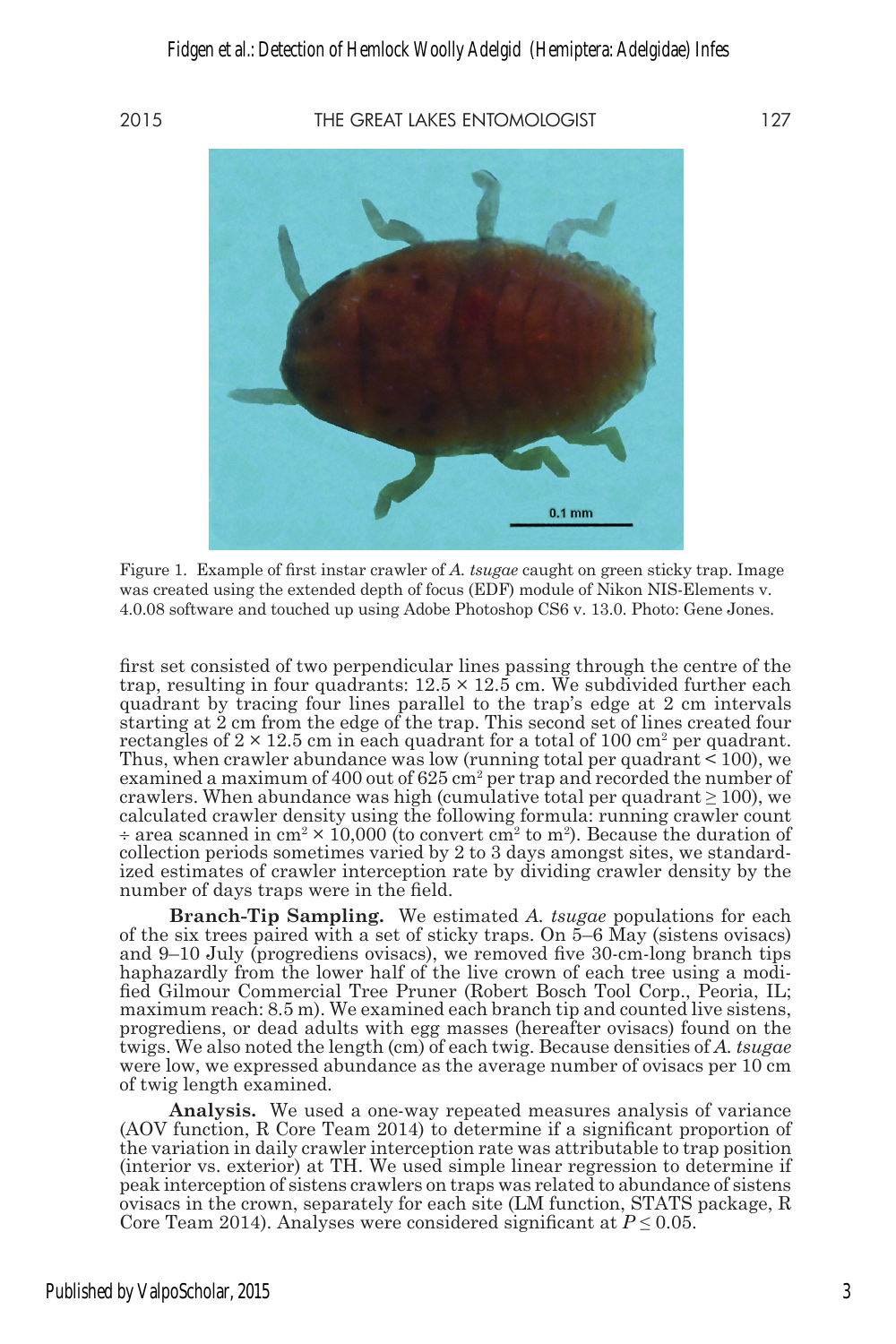#### 128 THE GREAT LAKES ENTOMOLOGIST Vol. 48, Nos. 3 - 4

#### **Results and Discussion**

Abundance of ovisacs varied from 0 to 4.5 per 10 cm of twig length. Popu- lation levels were low at all sites: mean abundance (± SE) of sistens ovisacs per 10 cm of twig length was lowest at RH  $(0.11 \pm 0.05) < MC (0.86 \pm 0.67) < TH$  $(2.02 \pm 0.71)$ . Mean abundance of progrediens ovisacs per 10 cm of twig length was lowest at MC  $(0.17 \pm 0.10) < \text{R}$ H  $(0.41 \pm 0.19) < \text{T}$ H  $(0.53 \pm 0.23)$ .

Daily interception rates of crawlers on sticky traps varied from 0 to 1,120 crawlers per m2 . DNA extraction was not possible from specimens embedded in sticky coating (E. Maw, Agriculture Canada, personal communication). However, gross morphology of crawler samples coupled with use of traps under hemlocks suggests that crawlers were *A. tsugae* (Annand 1924). We noted two peaks of crawler abundance at all sites (Fig. 2). We hypothesize these peaks represented peak abundance of progrediens and sistens crawler stages, respectively. At TH, where daily average interception rate was highest amongst traps (468  $\pm$ 97 crawlers per m2 ), variation in interception of crawlers was not explained by trap position  $(F=1.95; df=1, 33; P=0.30)$ .

Our data also suggest that the use of intercept traps might be more effective than branch-tip sampling in indicating the presence of *A. tsugae*-infested trees. At MC, four of the 6 trees were estimated to have '0' sistens ovisacs by branch-tip sampling; yet, traps placed under these trees intercepted from 2 to 6 crawlers per m<sup>2</sup> daily. Also, at MC, three of the six trees were estimated



Figure 2. Daily interception rate (mean ± SE) of crawlers on green sticky traps during May to July 2014 at three sites in upper New York State. Data are presented at the midpoint dates between collections of traps. Traps were set up 5-6 May, before crawler emergence and taken down 10 July at Mill Creek and Rattlesnake Hollow and 31 July at Texas Hollow after most crawlers had settled on branches.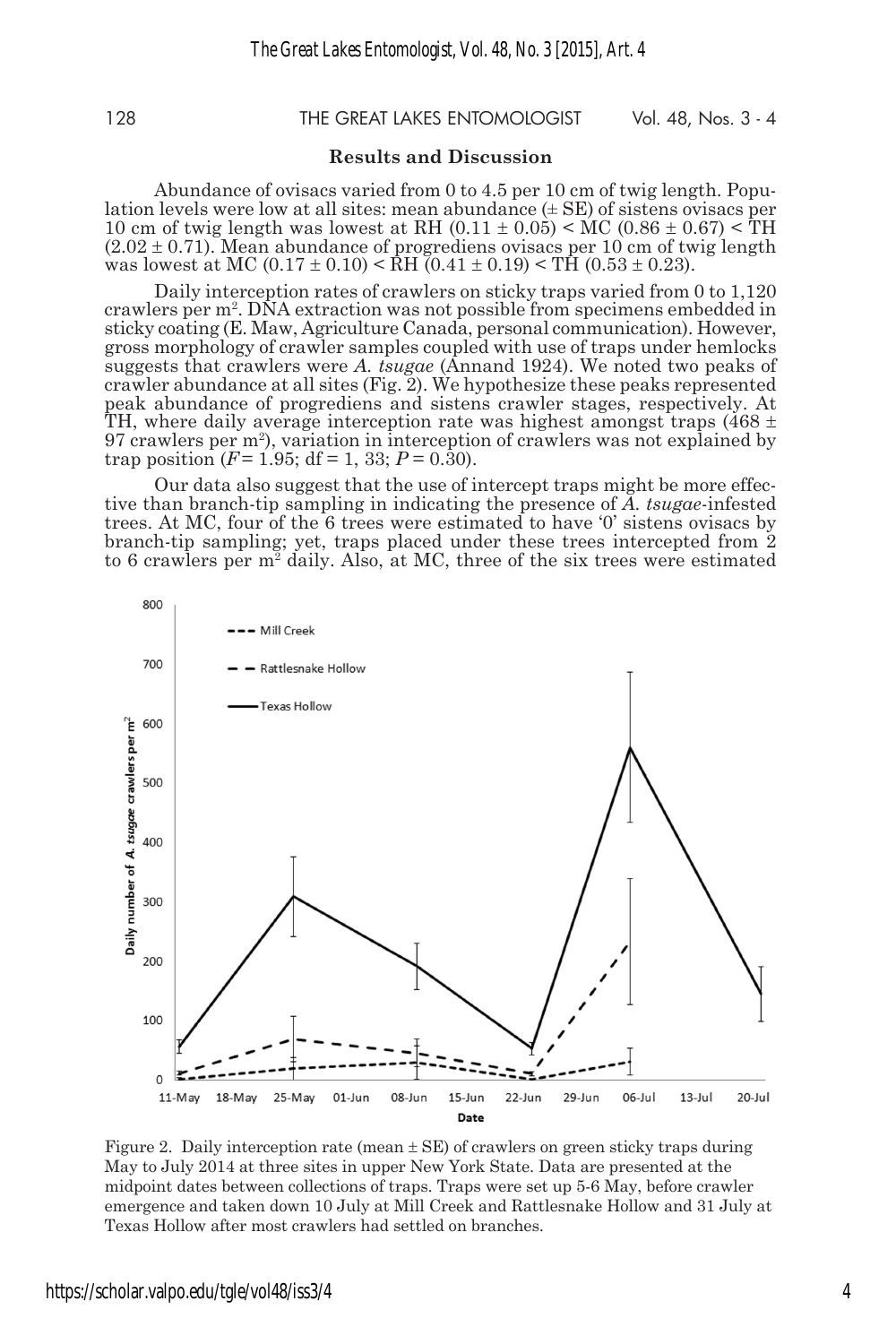2015 THE GREAT LAKES ENTOMOLOGIST 129

to have had '0' progrediens ovisacs after branch-tip sampling; yet, from 2 to 9 sistens crawlers per m2 were intercepted daily under the trees. Whether crawlers intercepted on sticky traps under a tree are from that tree cannot be ascertained; however, the stand at MC consisted predominantly of mature trees scattered singly or in small groups of 2 or 3 trees and surrounded by broadleaf trees. Results from Turner et al. (2011) suggested that most dispersal events of *A. tsugae* crawlers likely occur within 25 m of the source.

Our results on the efficacy of sticky traps at intercepting crawlers are consistent with the pioneering work of McClure (1990) who used this trapping method to demonstrate the role wind played in the spread of *A. tsugae*. To our knowledge, our study is the first to use sticky traps to show the timing of the progrediens and sistens crawler activity periods of *A. tsugae*. This information may be important for the development of best management practices for *A. tsugae* or for research purposes.

Overall, the abundance of ovisacs in the crown of a tree appeared positively related to interception rate on traps (Fig. 3). However, we suspect that differences in the slopes of the regressions were due to varying abundance of hemlock and *A. tsugae* among sites. For example, the regression of ovisac abundance and peak crawler interception was strong at MC  $(r^2 = 0.92; df = 1, 5; P = 0.001)$ probably because that site consisted of relatively isolated mature hemlocks with light infestation by *A. tsugae* within a hardwood stand. There was no significant regression at either of the other two sites (TH,  $P = 0.37$ ; RH,  $P = 0.44$ ).



Figure 3. Relationships between daily interception rate of crawlers on sticky traps and abundance of ovisacs sampled in the live crown of eastern hemlock at three sites in upper state New York from May to July 2014. Regressions were not significant for Texas Hollow ( $P = 0.37$ ) and Rattlesnake Hollow ( $P = 0.44$ ) but was significant for Mill Creek (Y  $= 32.41X - 1.56$ ;  $r^2 = 0.92$ ;  $P = 0.001$ ), where populations of *A. tsugae* were low and traps were placed under hemlock trees that were growing alone or in groups of two or three.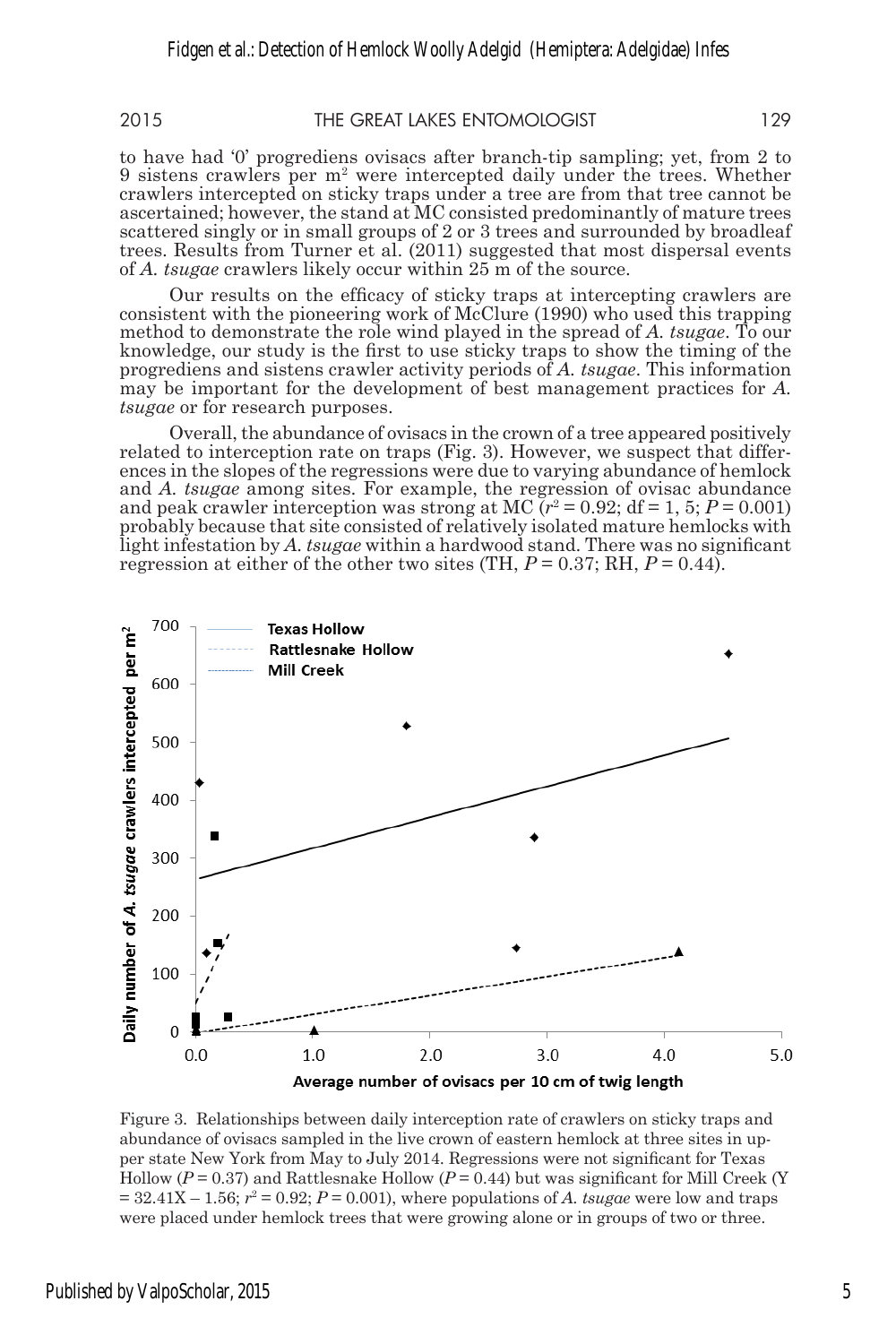130 THE GREAT LAKES ENTOMOLOGIST Vol. 48, Nos. 3 - 4

As long as all new infestations of *A. tsugae* uncovered in Canada or jurisdictions in the USA are limited to a few trees, it makes sense to attempt eradication. Within that framework, it is critical to identify all infested trees as soon as possible and treat them to prevent establishment, expansion, and spread of the population. Grids of sticky traps represent an effective and rapidly deployable tool for quality control following treatment. Not only could they be used to determine whether residual populations remain, they could also be used to find out if some have already spread to nearby stands. In addition, sticky traps may prove useful at detection of *A. tsugae* infestations under trees where their live canopy cannot be accessed from the ground by direct means such as visual examination or by pole pruning. However, trapped specimens suspected to be HWA may require identification because other species of adelgid crawlers, such as *Adelges piceae* (Ratzeburg) and *Pineus strobi* (Hartig), could be intercepted on sticky traps when white pine and balsam (or Fraser) fir are present, respectively. These specimens should be cleared and slide mounted for morphological identification or subjected to DNA extraction or both (Annand 1924, Castalanelli et al. 2010), but these methods may not be feasible during survey operations or for small insects, such as *A. tsugae* crawlers, submerged in the adhesive of sticky traps. At a minimum, interception of crawlers that are suspected to be HWA should immediately trigger more intensive surveys within the trapped area. Finally, we suspect that this technique may prove useful at detection and monitoring of the non-native balsam woolly adelgid, *A. piceae*, which is a quarantined pest in western Canada.

#### **Acknowledgments**

We thank Janet Craig, Julie Holmes, John Liebherr, and Becky Sibner for assistance with data collection and Gene Jones for imaging and retouching of Figure 1. Special thanks to Cornell University, New York State Department of Environmental Conservation (Texas Hollow State Forest), and the USDA Forest Service (Finger Lakes National Forest) for permission to use study sites. Special thanks to the Canadian Forest Service for funding. All experiments reported here comply with the laws of Canada.

#### **Literature Cited**

- **Adkins, J. K., and L. K. Rieske. 2013.** Loss of a foundation species due to an exotic invader impacts terrestrial arthropod communities. Forest Ecology and Management 295: 126–135.
- **Annand, P. N. 1924.** A new species of *Adelges* (Hemiptera, Phylloxeridae). Pan-Pacific Entomologist 1: 79–82.
- **Brantley, S., C. R. Ford, and J. M. Vose. 2013.** Future species composition will affect forest water use after loss of eastern hemlock from southern Appalachian forests. Ecological Applications 23: 777–790.
- **Castalanelli, M. A., D. L. Severtson, C. J. Brumley, A. Szito, R. G. Foottit, M. Grimm, K. Munyard, and D. M. Groth. 2010.** A rapid non-destructive DNA extraction method for insects and other arthropods. Journal of Asia-Pacific Entomology 13: 243–248.
- **(CFIA) Canadian Food Inspection Agency. 2014a.** Pests regulated by Canada. Available from http://www.inspection.gc.ca/plants/plant-protection/pests/regulated-pests/ eng/1363317115207/1363317187811 (accessed February 2015).
- **(CFIA) Canadian Food Inspection Agency. 2014b.** D-07-05: phytosanitary requirements to prevent the introduction and spread of the hemlock woolly adelgid (*Adelges tsugae* Annand) from the United States and within Canada. Available from http://www.inspection.gc.ca/plants/plant-protection/directives/forestry/d-07-05/ eng/1323754212918/1323754664992 (accessed February 2015).